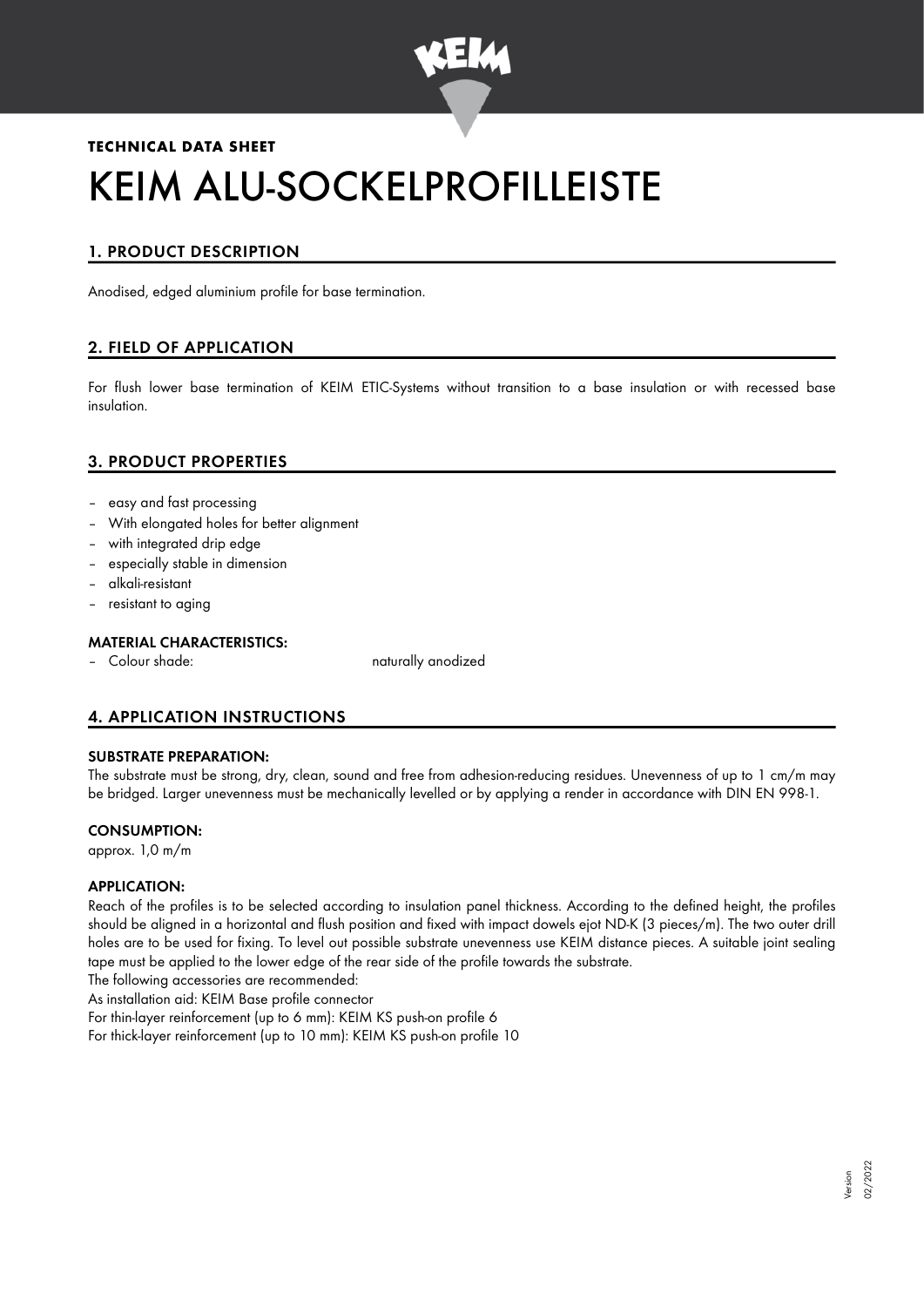## 5. LIEFERFORM

| <b>Product name</b>                            | Panel<br>thickness<br>[mm] | Length<br>[m] | <b>Pieces</b><br>per unit | Inhalt<br>je VE<br>[m] | Type of<br>container |
|------------------------------------------------|----------------------------|---------------|---------------------------|------------------------|----------------------|
| Alu-<br>Sockelprofilleiste<br>$(42 - 102$ mm)  | $40 - 100$                 | 2.50          | 10                        | 25.00                  | bunch                |
| Alu-<br>Sockelprofilleiste<br>$(122 - 202$ mm) | 120 - 200                  | 2.50          | 6                         | 15.00                  | bunch                |
| Alu-<br>Sockelprofilleiste<br>$(222 - 302$ mm) | $220 - 300$                | 2.50          | 4                         | 10.00                  | bunch                |

#### LIEFERFORM

| <b>Product name</b>           | Panel thickness [mm] | Pieces per unit | Type of container |
|-------------------------------|----------------------|-----------------|-------------------|
| Distanzstücke                 | 3, 5, 8, 10, 15      | 100             | carton            |
| Sockelprofilverbinder         |                      | 100             | carton            |
| EJOT Schlagdübel ND-K<br>8x80 |                      | 100             | carton            |
| EJOT Schlagdübel ND-K<br>6x60 |                      | 100             | carton            |

## LIEFERFORM

Projection in 20 mm steps (from 222 mm 2-part).

## 6. LAGERUNG

| max. storage time       | Lagerungsbedingungen     |  |  |
|-------------------------|--------------------------|--|--|
| no maximum storage time | even<br>avoid deflection |  |  |

## 7. ENTSORGUNG

ENTSORGUNG Waste code: 17 04 02

## 8. SICHERHEITSHINWEISE

no particular indications

## 9. ALLGEMEINE HINWEISE

For a design with reduced thermal bridges, we recommend the use of KEIM PVC base and PVC base insertion profiles.